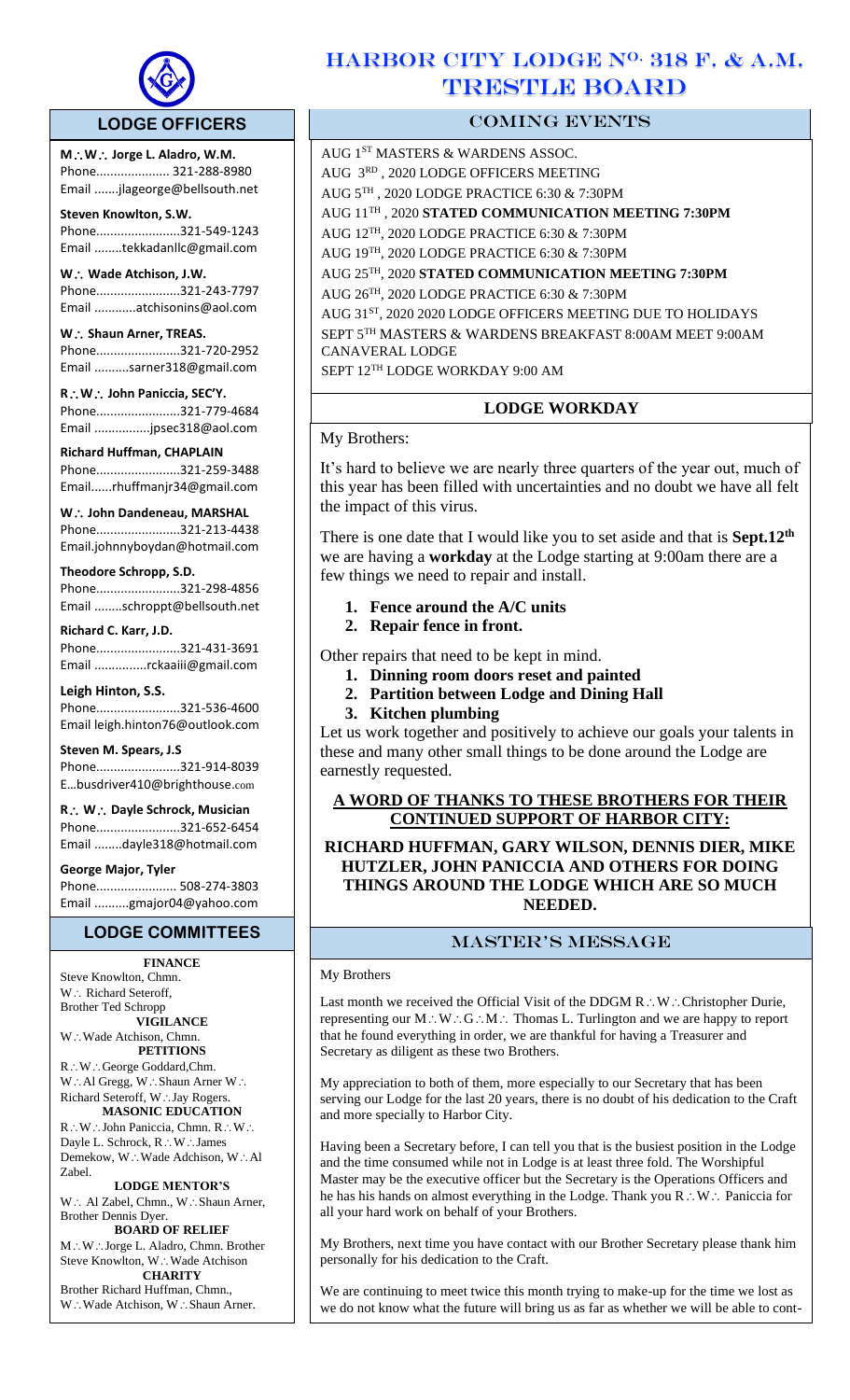#### **LODGE COMMITTEES cont.**

#### **LODGE PROPERTY**

W .: Alan Greg, Chmn. W .: Michael Hutzler, Brother Steve Knowlton, Brother Richard Huffman, Brother Dennis Dyer, R∴W∴ Ben Schwartz **LODGE INSTRUCTOR** R∴H∴ Gary Wilson **OFFICERS RITUAL ASSIST.** W∴Michael Hutzler, Chmn. R: W: James Demenmkow **CATECHISM INSTRUCTOR** R∴W∴James Demenkow, Ch R.H.: Gary Wilson, W.:Jay Rogers, W.: Michael Hutzler. **LODGE LIBRARIAN** W ∴ Al Zabel, Chmn. **SICKNESS & DISTRESS** R∴W ∴ Thomas Moore, Chm W∴Al Gregg, Richard Huffman **INVESTIGATION**

As needed

#### **PAST MASTERS**

| *Aubrey Bates PDDGM 1954    |  |
|-----------------------------|--|
| *E. R. Mayfield 1955        |  |
| *Richard F. Griffie,1956    |  |
| PDDGM & PGM 1976-77         |  |
| Raymond McAlpine 1957       |  |
|                             |  |
| *Steven Rianaldo PDDGM1959  |  |
| *Richard F. Griffie,1960    |  |
| PDDGM & PGM 1976-77         |  |
| *Keith Brown 1961           |  |
|                             |  |
| * Charles McLin1963         |  |
| *George Schulthies1964      |  |
|                             |  |
| *Paul V. Gandy  1965        |  |
| *Adam Budris PDDGM1966      |  |
| John Beasley1967            |  |
|                             |  |
| *Robert Notvest1969         |  |
| Robert M. Bullock1970       |  |
| *Edward P. Abbott1971       |  |
| *Glenn T. StittPDDGM1972    |  |
| *Robert L. Goldsmith1973    |  |
| PDDGM, PGM 1983-84          |  |
| Carl G. Planck, Jr1974      |  |
| Douglas Dagley1975          |  |
| *Henry Farrow1976           |  |
| *Donald R. Pacetti1977      |  |
| Patrick A. Galbraith1978    |  |
|                             |  |
| *James H. Bragg1980         |  |
| Robert C. Birmie1981        |  |
| *Wallace L. Whiting1982     |  |
| Stanley W. Miller1983       |  |
| *Gerald T. Freese1984       |  |
| Ronald E. LaCair1985        |  |
| Charles R.R. Walle1986      |  |
|                             |  |
| Corenth Owens1987           |  |
| Karol M. DziegielPDDGM1988  |  |
| Allen P. Gregg1989          |  |
| Fred S. Ferrell1990         |  |
| *George Ed. Gardner, Jr1991 |  |
| William C. White1992        |  |
| Kenneth L. Jenkins 1993     |  |
| Robert P. Edmiston1994      |  |
| Thomas L. MoorePDDGM1995    |  |
|                             |  |
| Mark C. Mason1997           |  |
| John PanicciaPDDGM1998      |  |
| Dayle SchrockPDDGM1999      |  |
|                             |  |
|                             |  |
| Fred BakerPDDGM2002         |  |
| Ron TrinklePDDGM2003        |  |
|                             |  |
|                             |  |
| George GoddardPDDGM 2006    |  |
|                             |  |
| Michael Hutzler2008         |  |
| James DemenkowPDDGM2009     |  |
|                             |  |
| Wade Atchison2011           |  |
|                             |  |

#### master's message

nue to meet or what other changes it may bring as it is out of our control or our Grand Lodges control.

I wanted to pass something by the Brethren of Harbor City, I have been participating with many Brothers from around the world through Zoom Meetings. This is a very good way to stay in touch and discuss Masonry, as well to get to know each other better, especially for those that are a distance or cannot travel at night.

If you think this idea has any merit please drop me a call, text or email and we will get the ball rolling on it is there is any interest.

I would like to solicit your help around the Lodge with some projects, especially now that the Lodge is not getting that much use we have a little more time to do the work.

Looking forward to seeing you at Lodge or Workday we sure like to share some time with you of course while being safe meeting the CDC requirements and guidelines from our Grand Lodge.

Jorge L. Aladro, Worshipful Master

#### Senior Warden's message

Brothers, as we start to get back to work I would like to remind everyone that we have ritual practice every Wednesday from 6:30Pm and 7:30pm – 8:30pm., these times were set up to accommodate everyone, so please take advantage and participate!

I would also like to announce that I am having a baby! We had the first ultrasound and the baby is healthy with a strong heart neat!

Br .: Steve Knowlton,

Senior Warden

### Junior Warden's message

My Brothers,

Wow! Does this thing never end ? This has definitely been the strangest year of my life so far.

Our W:.M:. is doing a great job, especially seeing the interesting situation we find ourselves in. This has been a very challenging year for him, he had so many great plans. But then again how could you prepare for this. Please give him the kudos he deserves.

Please make sure you RSVP our R:.W:. DDGM if you wish to attend the GMOV in October. The seats are limited so get that in ASAP. Mark your calendars for our Lodge Work Day on September 5. Our Lodge is in need of some overdue attention.

Please try to attend our practices held every Wednesday at 6:30 & 7:30. It is so easy to get rusty and we need to stay sharp.

 $W:$  Wade A Atchison Junior Warden

## Secretary's message

Greetings my Bothers!

I hope you and your Families are doing well.

According to Article X Section 20 of the Constitution by September  $30<sup>th</sup>$  Final NPD notices will be sent out. If you DO NOT have a 2020 Dues card please contact me.

The 2021 Dues notices will be sent out this month. Please note that the per capita has increased \$5.00 ( which was voted upon by the Craft at our Annual Grand Communication).

On a final note my Brothers we have had a trying year and it has made it difficult for everyone. Let us remember that we are Family and let us grow positive love and kindness towards one another.

I look forward to seeing you in Lodge.

Fraternally and Respectfully, R: W: John Paniccia Secretary 2020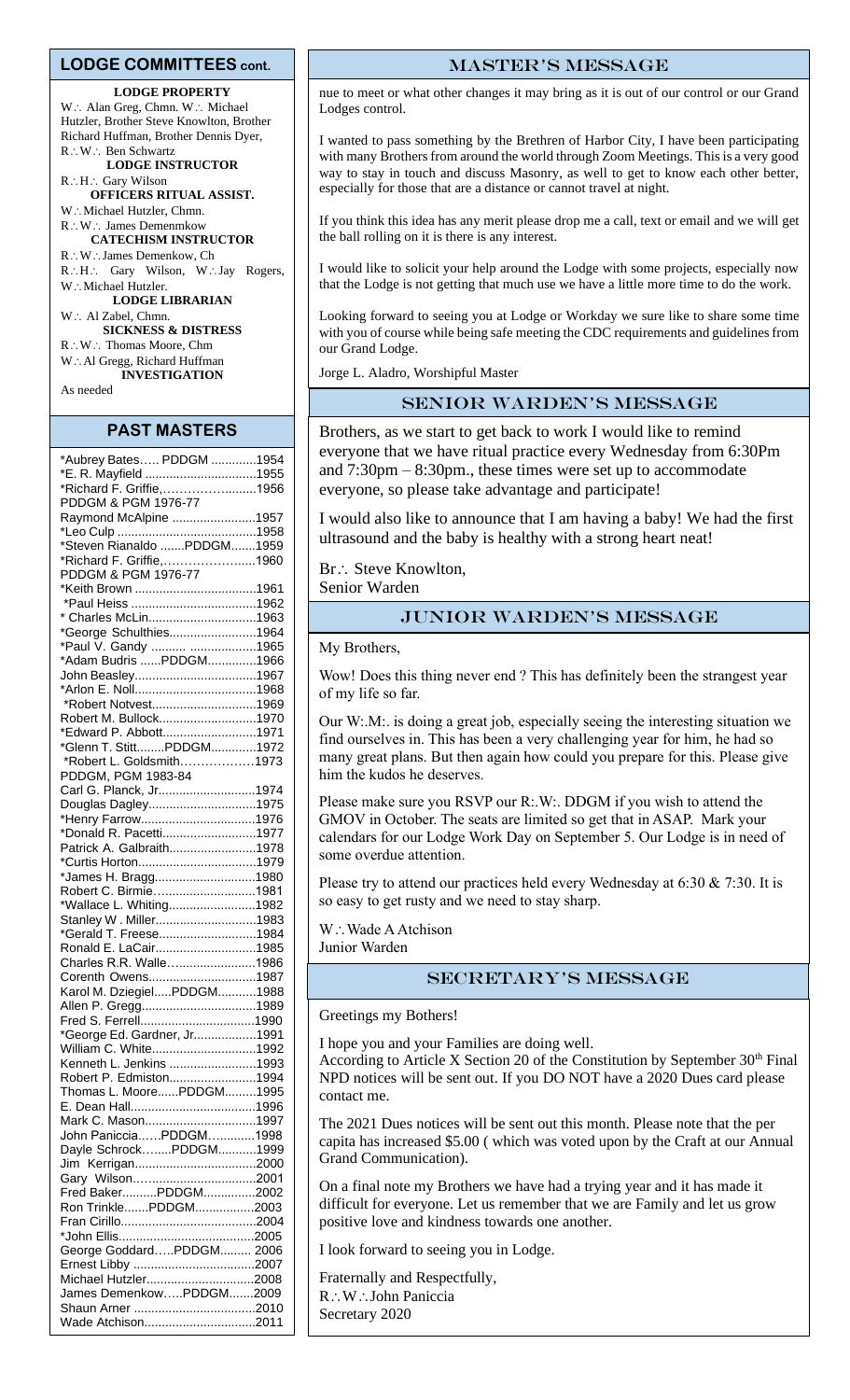#### **PAST MASTERS cont.**

| Richard Seteroff 2012          |  |  |  |  |
|--------------------------------|--|--|--|--|
|                                |  |  |  |  |
| John Dandeneau2014             |  |  |  |  |
|                                |  |  |  |  |
| Doughlas Setzer 2016           |  |  |  |  |
| Kevin Smithwick 2017           |  |  |  |  |
|                                |  |  |  |  |
| John Dandeneau2019             |  |  |  |  |
| <b>Affiliated Past Masters</b> |  |  |  |  |
| *William P. Fincher 1963       |  |  |  |  |
| *William Thomas1981            |  |  |  |  |
| *Ernest G. Peterson1986        |  |  |  |  |
| *Erwin C. Hamm 1988            |  |  |  |  |

| DDGM, PGM 2012-13           |  |
|-----------------------------|--|
|                             |  |
| *Charles E. Bryant 1999     |  |
| *Robert A. Buotte2000, 2001 |  |
| Barry R. Shaffer2001,2019   |  |
| Roger Fowler2002,2007       |  |
| Steven B. WaldenPDDGM 2009  |  |
| Benjamin SchwartzPDDGM 2009 |  |

#### **BIRTHDAYS/ANNIVERSARIES**

### **BIRTHDAYS**

| William D. Springer          | 8/02 |  |  |  |  |
|------------------------------|------|--|--|--|--|
| Mitchell L. Smith            |      |  |  |  |  |
| Michael R. Hutzler           |      |  |  |  |  |
| Johnny Clark                 | 8/14 |  |  |  |  |
| Tony Middleton               | 8/15 |  |  |  |  |
| Francis R. Cirillo           | 8/15 |  |  |  |  |
| William A. Slover            | 8/19 |  |  |  |  |
| Herbert Stratton, Jr.        | 8/20 |  |  |  |  |
| Ronald L. Trinkle            | 8/20 |  |  |  |  |
| Dayle L. Schrock             | 8/20 |  |  |  |  |
| Jay P. Rodgers               | 8/22 |  |  |  |  |
| Romel A. Sawress             | 8/23 |  |  |  |  |
| Marvin L. Achord             | 8/24 |  |  |  |  |
| David L. Buettner            | 8/27 |  |  |  |  |
| <b>MASONIC ANNIVERSARIES</b> |      |  |  |  |  |
| Robert F. Barden             | 8/07 |  |  |  |  |
| Jerry E. Vanderzyl           | 8/12 |  |  |  |  |
| Dayle L. Schrock             | 8/13 |  |  |  |  |
| Richard H. Flamm             | 8/14 |  |  |  |  |
| Charles R. Cooksey           | 8/16 |  |  |  |  |
| William J. Williams          | 8/17 |  |  |  |  |
| Stephen G. Rossi, Sr.        | 8/17 |  |  |  |  |
| Daniel L. Beasley            | 8/17 |  |  |  |  |
| Ricky G. Conner              | 8/23 |  |  |  |  |
| Con't. next page             |      |  |  |  |  |

#### Trestle board request

#### **My Brothers.**

**In order to have better communications and reduce the cost of Mailing the Trestle Board we are asking to please send us your email. Your email will be kept secure and will only be used to send you the Trestle Board. We will be most appreciative if you can assist us with this request. Send email to the Secretary or Worshipful Master.**

**Thanks to those that have send in their emails.**

### CHAPLAIN's message

Brethren, sorry I missed the last communication for the month of July and the DDGM visit. I was very sick and didn't want to contaminate others. The Doctor prescribed an antibiotic, and I am feeling better.

I am offering here a prayer that you might read as often as you think of a Brother or his family who are sick due to the virus, surgery, loss of a loved one, etc. I am not aware of Brothers who really need the blessings of our Heavenly Father; however, I do pray daily for the health and restoration to health of my Brethren and I need help from my Brothers in this endeavor.

Almighty Father of us all, we beseech thee to look upon my Brethren during this time of uncertainty and bring your blessing of health to them. I pray that you will bless and assist the care givers in attendance, that they will be successful in restoring their health or mental peace. Amen!

Prayerfully yours,

Bro. Richard Huffman, Chaplain

#### MONTHLY CHARITY

The South Brevard Sharing Center, of Melbourne for the charity, these food banks need all the help they can get.

Please donate to this worthy cause as liberally as your situation permit, they need our help.

#### Petition's in progress

No petitions in progress.

#### Sickness & distress

See Chaplain's Message

#### Did you know

## **METHODS AND REQUIREMENTS FOR BALLOTING AND VOTING IN LODGE**

## **BALLOTING & VOTING**

Candidate (arresting progress) Ball Majority Candidate (for Degrees) Ball Unanimous Candidate (physical qualification) Written Majority<br>Candidate (proficiency) Show of Hands Majority Candidate (proficiency) Show of Hands Majority<br>Election of Officers Written Majority Election of Officers Written Membership (Dual, Plural, Affiliation) Ball Unanimous Membership (Honorary 26.10) Ball Unanimous Motions (floor) Show of Hands Majority Reinstatement (N.P.D) Ball or Written 3/4<sup>th</sup> Favorable Reinstatement (Penal) Ball Ball Unanimous Resolutions (not By-Law or Honorary) Show of Hands Majority<br>
Resolutions (By-Law change) Show of Hands Majority<br>
Majority Resolutions (By-Law change) Show of Hands Majority Final Vote (By-Law change) Ball or Written 3/4<sup>th</sup> Favorable Trials Majority Waiver of Jurisdiction **Ball** Ball **Example 2018** Unanimous

### **CATEGORY METHOD REQUIREMENT**

Remember to always cast your vote for the benefit of the Craft.